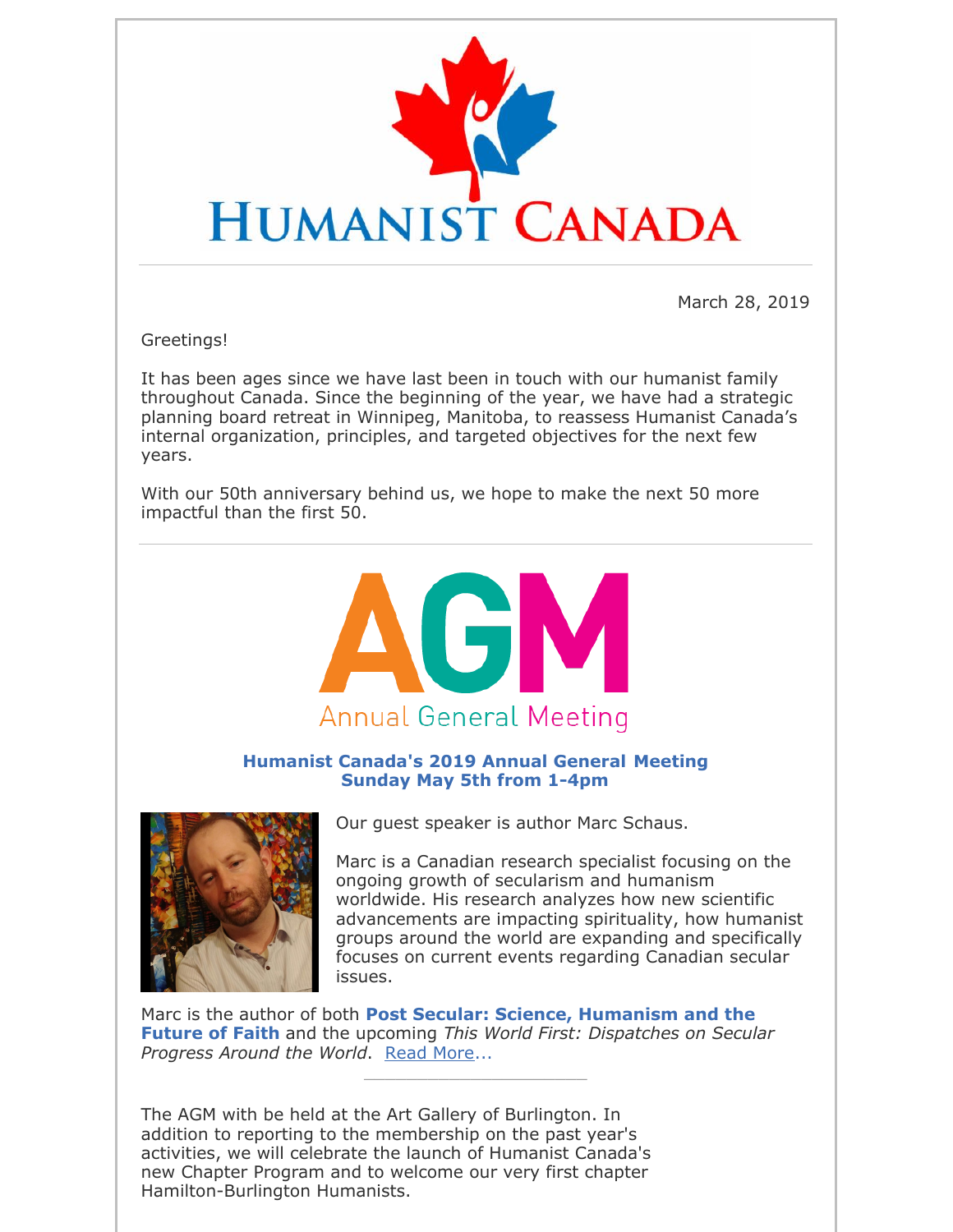**Save-the-date** and more details will be arriving in your inbox in the coming weeks. The AGM will be webcast for members across the country and we look to hosting the AGM in a different province next year.





# **Humanist Canada's Essay Contest...**

OTTAWA, March 27, 2019/Humanist Canada, the national voice for humanism in Canadian society, together with Association humaniste du Québec, is hosting an essay contest. The Humanist Canada Essay Contest (HCEC) will be a wonderful opportunity for high school students to write, think, and express thoughts on humanist values across the Anglophone and Francophone spheres of the country.

The essay contest provides an opportunity for students to think critically on humanism and humanist values in modern Canada. The first-place prize in each language will be \$1,000. There will be a total of \$8,000 in prize money, for students who compete in the contest and win. Deadline is May 15th, 2019. There are no predefined topics. However, the bounds of the content should be relevant to the humanist community and its values across Canada.

"We are proud to give Canadian students a forum to express humanist themes given the on-going attack on science and reason we have observed in society," Dr. Lloyd Robertson, Vice-President of Humanist Canada, stated, "Humanist Canada and Association humaniste du Québec are proud to be the hosts of the HCEC. We look forward to receiving many submissions from inspired and interested high school students." The full information can be found at Humanist Canada Essay Contest. Share this link with teachers, educators and youth who may be interested.

## **A new name...**

**Humanists International** is the new operating brand of the International Humanist and Ethical Union



It's the first refresh of the global humanist body in 67 years. Founded in 1952 and with over 160 members in 80

countries around the world, it is the democratic world union of non-religious people. Humanist Canada is a proud affiliate of Humanists International, often referred to as the "Mothership."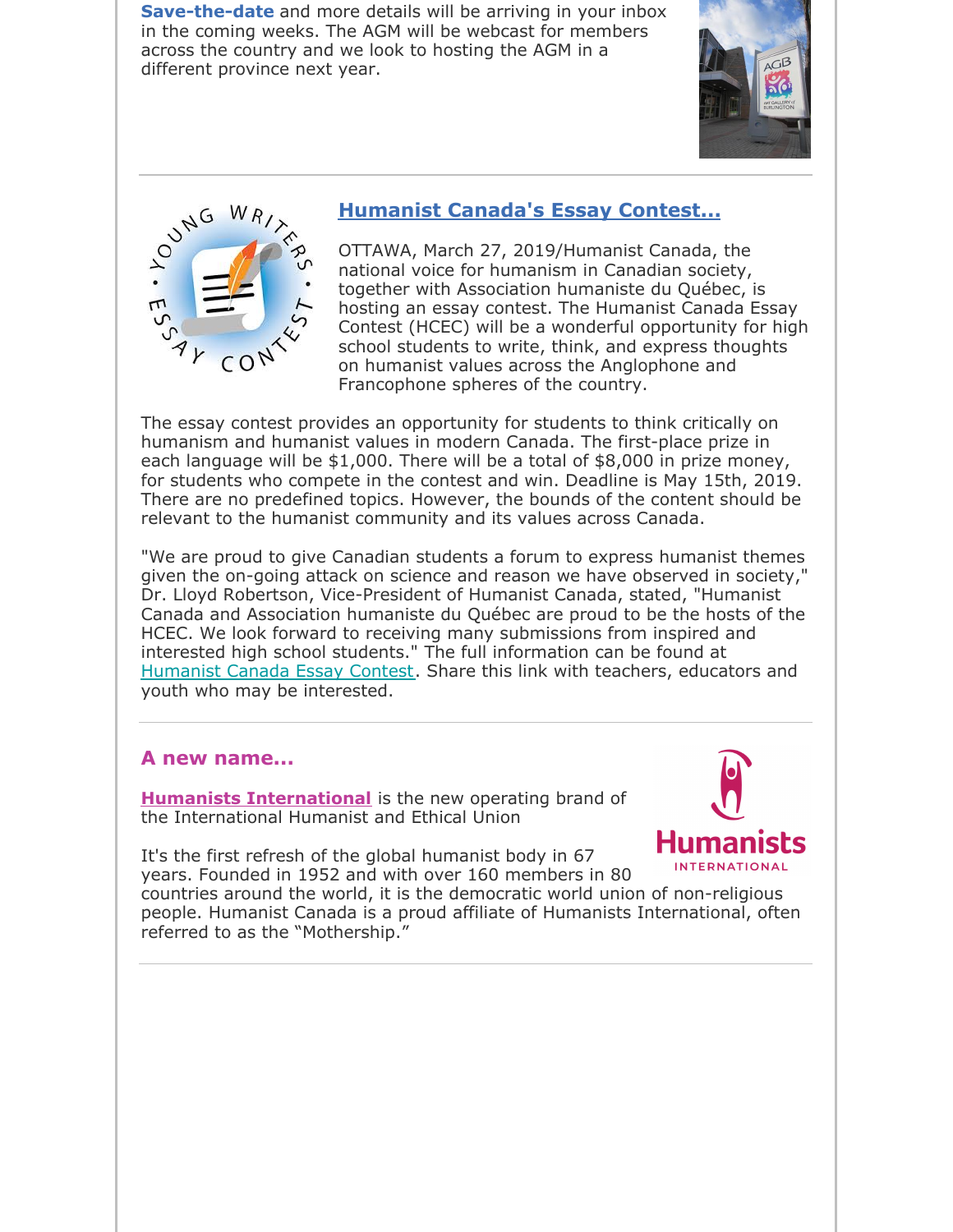

### **Humanists International General Assembly 2019**

will take place on Sunday 2 June 2019 in Reykjavik, Iceland, in conjunction with the General Assembly of the European Humanist Federation, and a conference organised by the Icelandic Ethical Humanist Association over the same weekend.

Humanist Canada will be represented by Scott Jacobsen, Board Member from Fort Langley, BC. Scott is also the Vice-President of Young Humanists International, the youth section (18-35) of Humanists International. They are the connecting link between Humanist organizations with young members around the world.

For Member Organizations of Humanists International (HI), the gathering will be electing a Board responsible for both governance and strategy with open nominations until the April 23, 2019, at 17:00 (BST).

Nominations will be received for the Distinguished Services to Humanism Award for 2019 as well. For those wishing to register for the HI 2019 AGM, register to attend here: humanists.international/ga2019.

There will be General Assembly training sessions too. These training sessions will be in humanist ceremonies and counselling for one, and then humanist campaigns and communications in another.

The purpose of the training sessions for humanists is to give solid advice to the Member Organizations (MO) for them to effectuate positive change to humanistic values within their societies.

It will be a friendly environment for the sharing of knowledge, expertise, and stories with fellow humanists from around the world. All participation is free. However, the registration is strictly limited to the registered participants of the HI General Assembly 2019.

The sessions will be recorded for distribution after the event. There is information on the training. If planning on attending, do not forget to register and attend as a representative of Humanist Canada.

#### **See you in Reykjavik!**

#### **More signatures are needed to help stop antichoice harassment of patients!**

Feminists for Action Windsor started this petition after Windsor Regional Hospital CEO David Musyj indicated that they would not be applying for the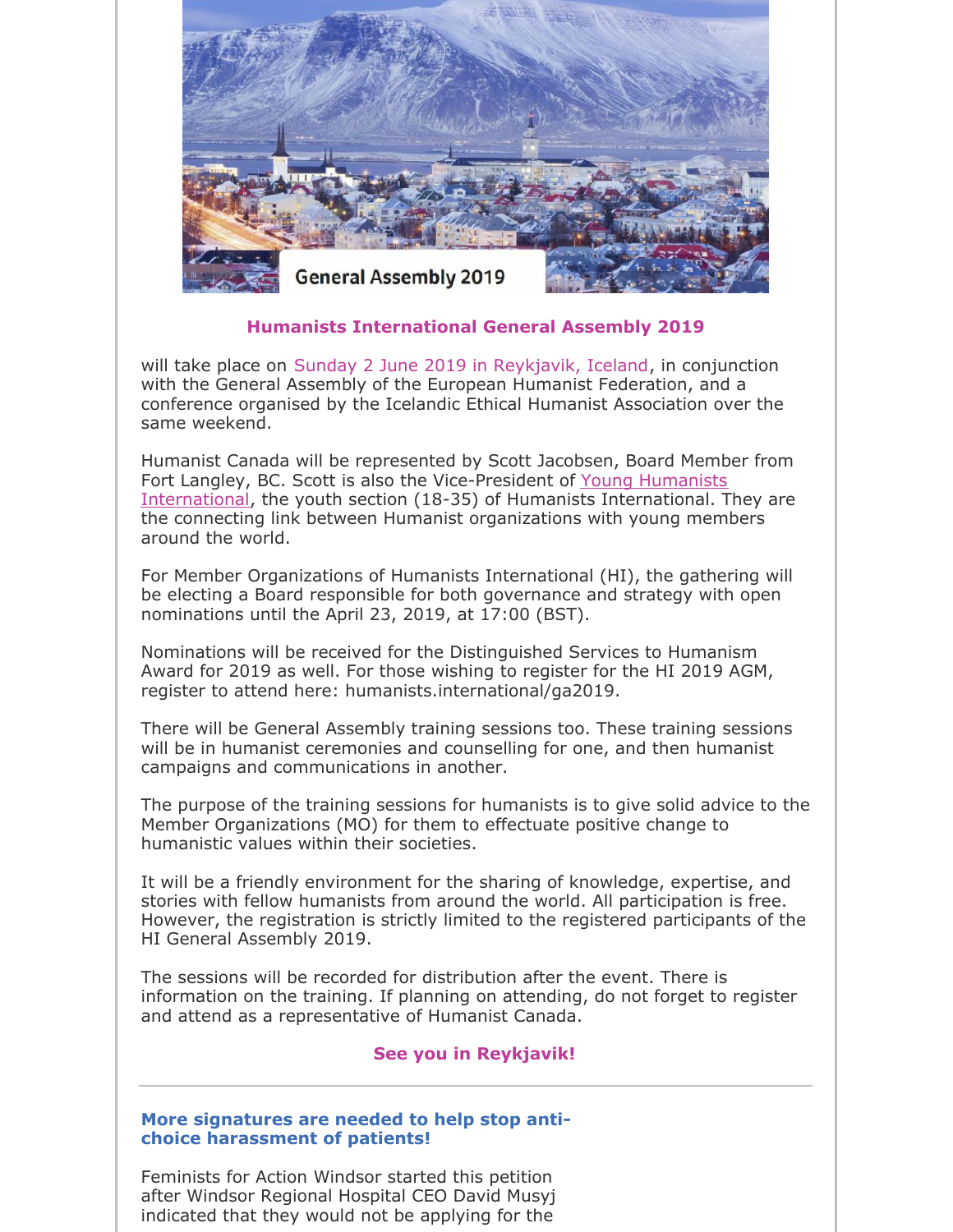150m Bubble-Zone protection under the Safe Access to Abortion Services Act. He cited a lack of complaints or concerns voiced by patients or visitors despite the presence of anti-abortion activists.

Please **sign this petition** to compel Windsor Regional Hospital, Metropolitan Campus to apply for and enforce the 150 meter bubble-zone



protection and to provide for the safety, dignity, and freedom of choice of the individuals seeking these services.

# **Call for Researcher for the BCHA!**

The British Columbia Humanist Association (BCHA), an Affiliate of Humanist Canada, needs local economics researchers who may be able to help with finding out the benefits afforded to religious groups (over non-religious groups).

It would be a wide-ranging economic investigative research initiative into property tax exemptions, faith school funding, the ability to perform marriages or even charitable status, and so on.

Please contact Ian Bushfield, Executive Director at exdir@bchumanist.ca or call (604) 265-9298.

## **A New Book...**

#### **Knock on Wood**

Luck, Chance, and the Meaning of Everything by Jeffrey S. Rosenthal

Professor Jeffrey S. Rosenthal published a new book entitled Knock on Wood. Its premise is a gentler attempt to dissuade people from holding on to irrational and unsupported belief systems, including religion.



Rosenthal investigates the world of luck, bad and good, and the ways in which chance plays a role in all our lives.

The basis for the persuasion is some simple statistical reasoning or thinking. Rosenthal is also the author of the bestseller Struck by Lightning: The Curious World of Probabilities.

He has received praise from Michael Adams, the President of Environics, Darrell Bricker, the CEO of Ipsos Public Affairs, the Toronto Star, the Winnipeg Free Press, and Michael Adams, author of Fire and Ice, for Knock on Wood. (Book Review Upcoming)

# Why membership in Humanist Canada is important!

We simply can't do it without you. We are entirely funded through memberships and donations. Your involvement is incredibly significant and goes a long way to support lasting change for a better society and a tolerant world where rational thinking and kindness prevail.

Your membership status/expiry date is on **Not Working** (M/D/Y). To renew, just click on your personal link below, confirm your information and make your